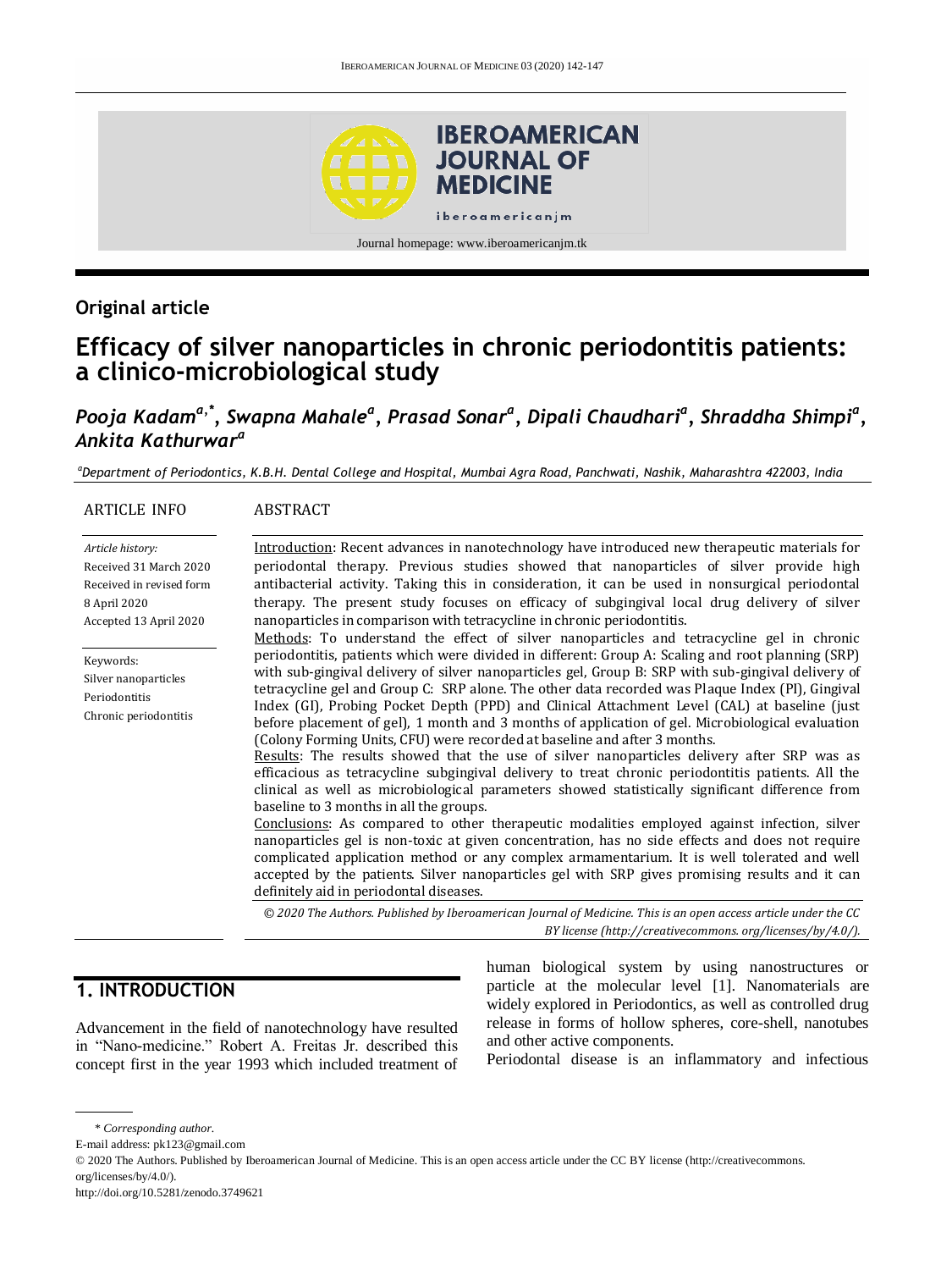disease of gingiva that leads to the breakdown of periodontal tissues. Its severe form results in loss of alveolar bone with eventual loss of the tooth. The current evidence on etiopathogenesis suggests that the major risk factors are the bacterial aggression and the host response influenced by behavioral and systemic risk factors [2].

Microbial etiology is treated by administering antimicrobials as an adjunct to Scaling & Root Planing (SRP). This enhances the treatment outcome and can also counter the shortcomings in usage of systemic antimicrobials [3]. These antimicrobials are used primarily in the form of oral rinses, irrigation or by topical application. But these modalities do not reach subgingival areas predictably. So a better option would be subgingival delivery of the drug in the periodontal pocket which cannot be washed off like in case of topical application [4]. Treatment with antibiotic as local drug delivery may be necessary, especially in the treatment of localized disease [5].

Tetracycline is usually considered a drug of choice, because of its wide spectrum of activity against periodontal pathogen [6], its potential to concentrate in gingival crevicular fluid (GCF) within the periodontal sulcus [7], its anticollagenase effect [8] and bacteriostatic range for most putative periopathogens [9]. Local and intracrevicular antimicrobial therapy is consistent with the site-specific nature of disease and allows for controlled sustained release while minimizing systemic exposure. Tetracycline HCl possess the ability to bind to the hard tissue walls of the pockets and thus establish a drug reservoir following subgingival irrigation with concentrated solutions [10].

Recent advances in nanotechnology have introduced new therapeutic materials for periodontal diseases. Nanoparticles are clusters of atoms in the size range of 1- 100 nm [11]. Silver nanoparticles have the ability to anchor to the bacterial cell wall and subsequently penetrate it, thereby causing structural changes in cell wall affecting its permeability and hence, death of the cell. The antimicrobial efficacy of 0.02mg/gm silver nanoparticles gel against *P. gingivalis* is 3.125μg/ml and 6.25μg/ml for *A. actinomycetemcomitans* making it suitable option as nano-medicine [12]. The present study evaluates the efficacy of the silver nanoparticles in comparison with Tetracycline in chronic periodontitis patients.

## **2. METHODS**

#### **2.1. SCREENING AND SELECTION OF THE SUBJECTS**

The subjects screened and diagnosed of chronic periodontitis were included for this clinical trial. 60 sites in patients were selected, being divided into three groups randomly (coin test method). An informed consent from these subjects was obtained before the clinical trial.

#### **2.2. INCLUSION AND EXCLUSION CRITERIA**

Systemically healthy subjects with probing pocket depth of 4-6 mm from age group of 30-50 years were included. Pregnant, lactating women, allergic to tetracycline and/or silver nanoparticles and the patients with history of any previous periodontal or antibiotic therapy were excluded.

#### **2.3. ALLOCATION TO THE GROUP**

60 sites meeting the inclusion criteria were randomized into three treatment groups 20 sites each:

- Group A: Scaling and root planing followed by subgingival delivery of silver nanoparticles gel
- Group B: Scaling and root planing followed by subgingival delivery of tetracycline gel
- Group C: Only scaling and root planing

#### **2.4. INDIGENOUS GEL PREPARATION**

The materials used in this study were 0.02% Silver nanoparticles gel and 5% Tetracycline gel indigenously prepared in the pharmacy department of our institute. An injectable system was used for drug delivery into the periodontal pocket.

#### **2.5. PREPARATION OF 0.02% SILVER NANOPARTICLES GEL [12]**

Hydroxypropyl methylcellulose (HPMC) powder [13] and silver nanoparticles powder were used to prepare the silver nanoparticle gel. HPMC powder is believed to have several desirable properties for gel formation. It is non-irritating, high in viscosity with increased stability, negligible batchto-batch variability, unaffected by aging and avoids bacterial or fungal growth [14]. For every 10g of gel, 10 ml of distilled water and HPMC powder was used and this formulation was stirred very well. To this 20 µg of silver nanoparticle was added and with the help of automated sonicator, the gel for obtained in 2 hours of continuous stirring.

#### **2.6. PREPARATION OF 5% TETRACYCLINE GEL [15]**

The tetracycline gel was prepared using HPMC powder and tetracycline HCl powder. To prepare 10gms of gel, 10ml of distilled water was taken and HPMC powder was added while stirring. To this 500 µg tetracycline HCl powder was added with continuous stirring for 2 hours using automated sonicator to make tetracycline gel.

#### **2.7. RECORDING OF CLINICAL PARAMETERS**

All the clinical and microbiological measurements were performed by a single calibrated examiner. University of North Carolina Probe (UNC-15) was used to measure the Probing Pocket Depth and Clinical Attachment Level to the nearest millimeter. Acrylic occlusal stents standardized the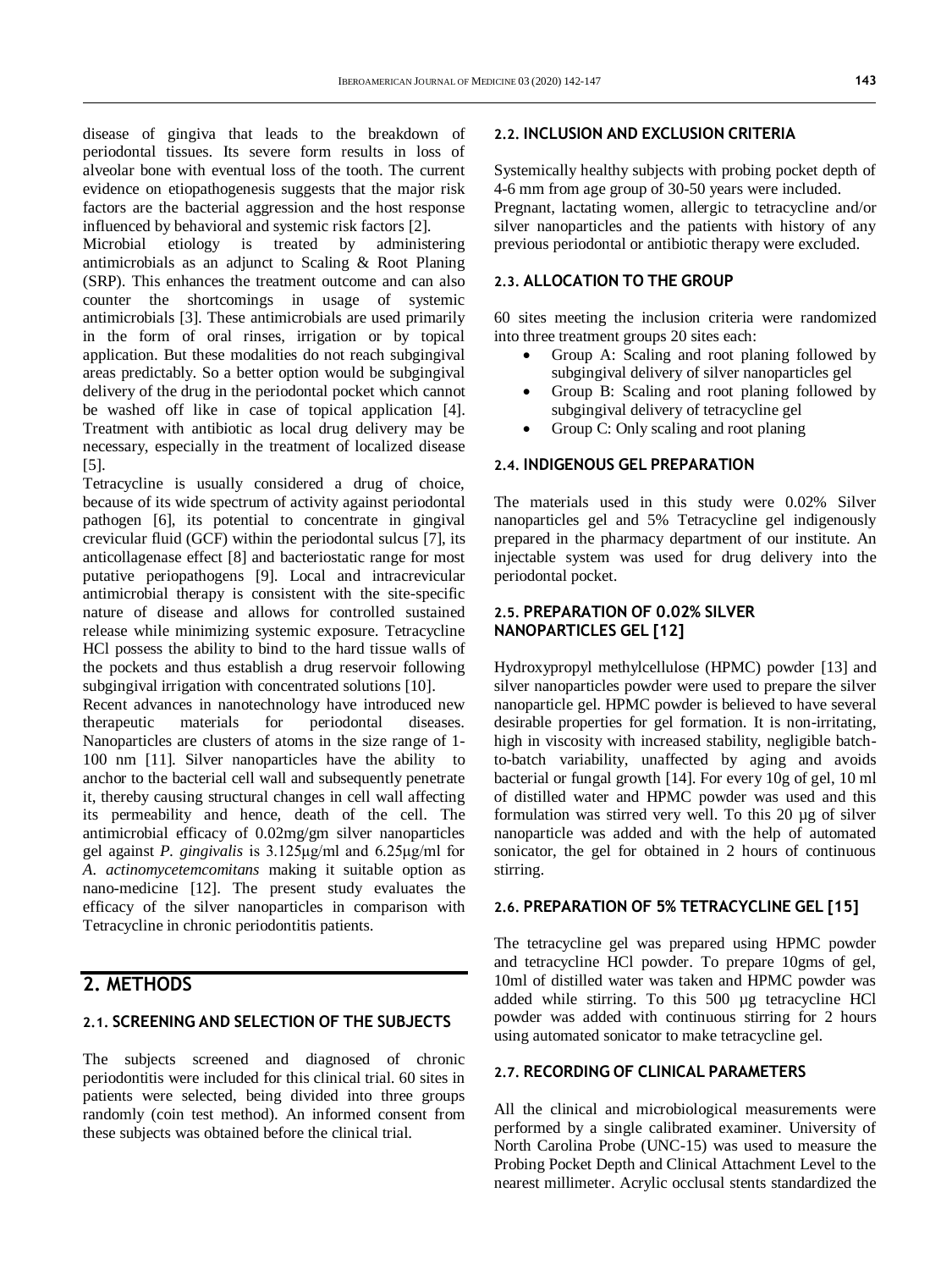positioning and insertion plane for the probe. The clinical parameters recorded at baseline, 1 month and 3 months were Silness & Loe's Plaque Index (PI), Loe and Silness's Gingival Index (GI), Probing Pocket Depth (PPD) and Clinical Attachment Level (CAL).

#### **2.8. PROCEDURE**

Supragingival and subgingival scaling and root planing was performed at initial visit and the patients were kept on follow-up. On the following appointment, only patients with persistent periodontal pockets (PPD of 4-6 mm) were selected. In the same appointment, study sites were determined and alginate impression were made for fabricating an acrylic stent, subsequently acrylic occlusal stents were fabricated for standardization of clinical recordings during the entire study period.

Patients were recalled after 1 month, acrylic stents were placed over the test site and baseline measurements were recorded using a UNC-15 periodontal probe. The experimental drugs were delivered subgingivally in the selected sites using syringe and blunt cannula till the pockets were overfilled with the gel. The experimental sites were then covered with Coe-Pak to retain the material in the periodontal pockets, as well as to prevent the ingression of oral fluids. Subjects were recalled after 7 days for removal of the periodontal dressing. For Group C, only SRP was done and the recall pattern was similar to Group A and B. Re-assessment of the clinical parameters was done at 1 and 3 months. Between these appointments, the patients were encouraged to maintain the oral hygiene. The patients were refrained from using any other chemical plaque control measures during the trial period. Patients were asked to report immediately on developing any untoward reaction. Expected adverse effects were hypersensitivity and local reaction.

#### **2.9. MICROBIOLOGICAL ASSESSMENT**

At baseline, the study sites were isolated with the help of cotton rolls. The subgingival plaque samples were collected with sterile curette and transferred into 5 ml of thioglycollate broth. Thioglycollate medium (0.1 ml) was used with the blood agar plate due to its recommendation for the cultivation of aerobic, microaerophilic and anaerobic microorganism. Blood agar consists of a base containing a protein source (e.g. Tryptones), soya bean protein digest, sodium chloride, agar and 5% sheep blood. L shape spreader was used to spread the sample evenly on the blood agar. The plates were placed into anaerobic gas pack. Anaerobic gas pack contains an oxygen absorbing and carbon dioxide generating agent. It also contains methylene blue as an indicator which assures maintenance of anaerobic condition of the gas pack. The gas pack was sealed carefully as oxygen absorption and carbon dioxide generation starts immediately on contact with air. Subsequently, the pack was placed into the incubator for 72 hours at 37 °C. After the incubation period the agar plates were assessed for the total number of colony forming units of anaerobic bacteria. The plate was divided into grids to aid counting. The total colony forming units were then attained by summing up the grids.

After 3 months, the above procedure was repeated.

Data was subjected to statistical analysis using Statistical package for social sciences (SPSS v 21.0, IBM). Normality of numerical data (all indices) was checked using Shapiro-Wilk test & was found that the data followed a normal curve; hence parametric tests have been used for comparisons. Inter group comparison was done using "oneway ANOVA" followed by pair wise comparison using "post- hoc tukey test". Intra group comparison was done using "paired t-test". Comparison of frequencies of categories of variables with groups was done using chisquare test.

### **3. RESULTS**

All patients showed good compliance. The healing period was uneventful for all the treated groups, without any signs of inflammation, swelling and allergy indicating the biocompatibility of the materials.

| Table 1. Intra-group comparison of clinical parameters. |                      |                  |                  |                  |                  |                       |  |  |  |
|---------------------------------------------------------|----------------------|------------------|------------------|------------------|------------------|-----------------------|--|--|--|
| Groups                                                  | <b>Time interval</b> | PI<br><b>GI</b>  |                  | <b>PPD</b>       | <b>CAL</b>       | <b>MCFC</b>           |  |  |  |
| <b>GROUP A</b>                                          | <b>Baseline</b>      | $2.38 \pm 0.45$  | $2.21 \pm 0.39$  | $5.2 \pm 0.86$   | $5.3 \pm 0.82$   | 3460.3±384.33         |  |  |  |
|                                                         | month                | $1.53 + 0.24*$   | $1.44 + 0.33*$   | $3.9 + 0.74*$    | $4.0 \pm 0.68*$  |                       |  |  |  |
|                                                         | 3 month              | $0.87+0.11*$     | $0.79 + 0.17*$   | $2.8 + 0.55*$    | $2.9 + 0.882*$   | $2873.7 + 418.11*$    |  |  |  |
| <b>GROUP B</b>                                          | <b>Baseline</b>      | $2.18 + 0.47$    | $2.24 + 0.59$    | $5.2+0.99$       | $5.35 \pm 0.94$  | $3627.8 \pm 581.48$   |  |  |  |
|                                                         | month                | $1.50 + 0.48*$   | $1.52 + 0.44*$   | $4.05 + 0.93*$   | $4.2 + 0.86*$    |                       |  |  |  |
|                                                         | 3 month              | $1.13 + 0.38*$   | $0.92 + 0.31*$   | $2.85 + 0.78*$   | $3+0.92*$        | 2724.2+417.82*        |  |  |  |
| <b>GROUP C</b>                                          | <b>Baseline</b>      | $2.17 \pm 0.50$  | $2.16 \pm 0.28$  | $4.9 + 0.97$     | $5.0 \pm 0.98$   | $3426.1 \pm 505.85$   |  |  |  |
|                                                         | month                | $1.55 \pm 0.49*$ | $1.53 \pm 0.42*$ | $3.95 \pm 0.91*$ | $4.1 \pm 0.98*$  | $\qquad \qquad$       |  |  |  |
|                                                         | 3 month              | $1.18 \pm 0.38*$ | $1.23 \pm 0.49*$ | $3.5 + 0.94*$    | $3.65 \pm 1.18*$ | $3265.25 \pm 506.61*$ |  |  |  |

*PI: Plaque Index; GI: Gingival Index; PPD: Probing Pocket Depth; CAL: Clinical Attachment Level; MCFC: Mean Colony Forming Cells. \* p<0.0001 statistically significance from baseline to one month, baseline to three months and from one month to three months. Values are expressed as mean±standard deviation.*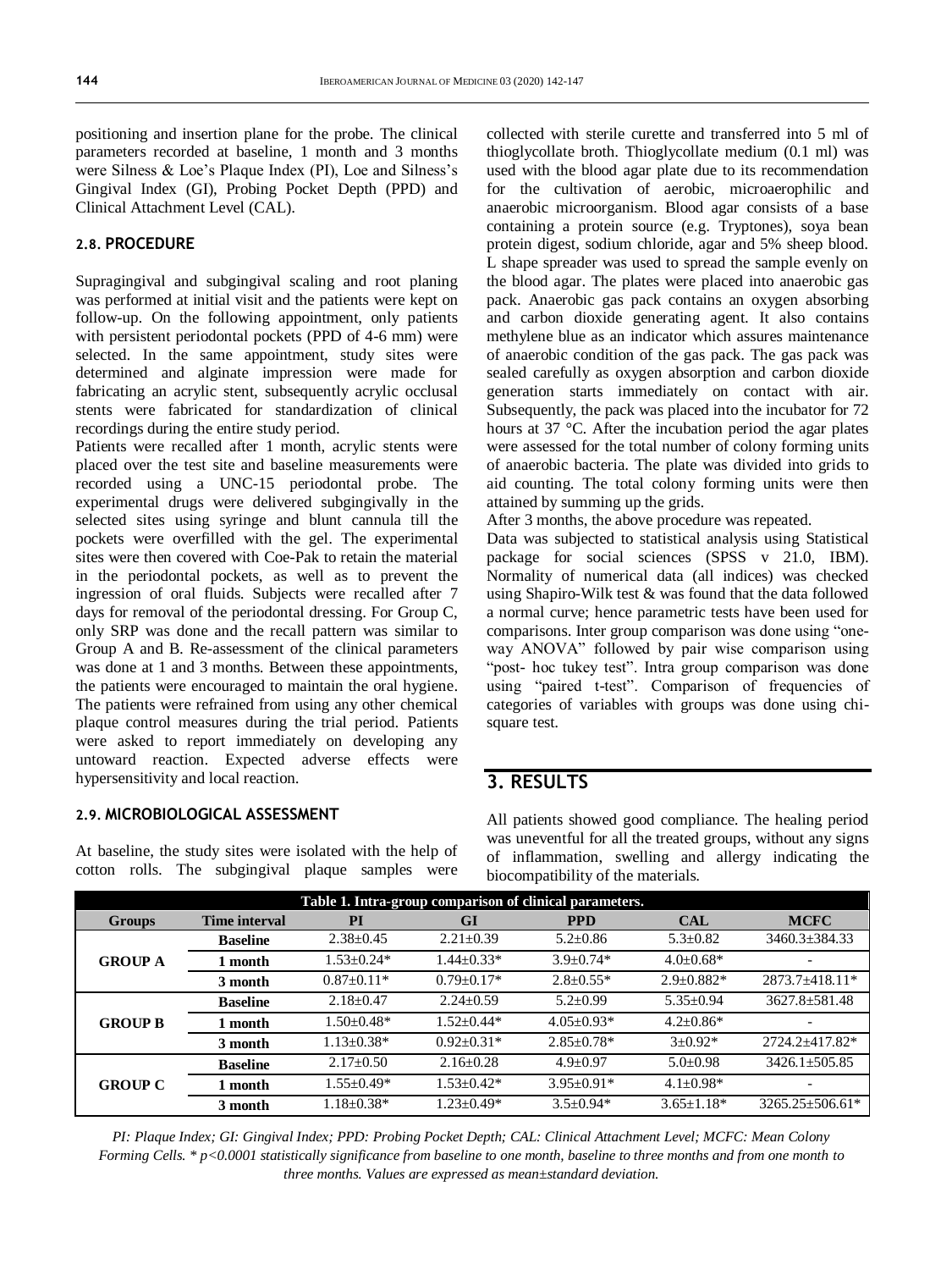| Table 2. Inter-group comparison of clinical parameters. |                      |             |         |                               |                        |             |            |             |          |             |          |
|---------------------------------------------------------|----------------------|-------------|---------|-------------------------------|------------------------|-------------|------------|-------------|----------|-------------|----------|
| <b>Dependent</b><br>variable                            | Groups<br>comparison | PI          |         | G <sub>I</sub>                |                        | <b>PPD</b>  |            | <b>CAL</b>  |          | <b>MCFC</b> |          |
|                                                         |                      | <b>Mean</b> | P       | <b>Mean</b>                   | P value                | <b>Mean</b> | P value    | <b>Mean</b> | P value  | Mean $\pm$  | P value  |
|                                                         |                      | $\pm$ SD    | value   | $\pm$ SD                      |                        | $\pm$ SD    |            | $\pm$ SD    |          | <b>SD</b>   |          |
| <b>Baseline</b><br>to 1 month                           | $A-B$                | 0.02        |         | $-0.08$<br>0.98<br>$\pm 0.12$ | 0.79                   | $-0.15$     | 0.82       | $-0.20$     | 0.70     |             |          |
|                                                         |                      | $\pm 0.09$  |         |                               |                        | $\pm 0.25$  |            | $\pm 0.20$  |          |             |          |
|                                                         | $A-C$                | $-0.02$     | 0.98    | $-0.09$                       | 0.76                   | $-0.05$     | 0.97       | $-0.10$     | 0.91     |             |          |
|                                                         |                      | $\pm 0.08$  |         | ± 0.14                        |                        | ± 0.28      |            | ± 0.25      |          |             |          |
|                                                         | $B-C$                | $-0.04$     | 0.93    | $-0.00$                       | 0.10<br>0.99<br>± 0.19 |             | 0.91       | 0.10        | 0.91     |             |          |
|                                                         |                      | $\pm 0.07$  |         | $\pm 0.11$                    |                        |             | $\pm 0.19$ |             |          |             |          |
| <b>Baseline</b><br>$\frac{1}{2}$<br>months              | $A-B$                | $-0.25$     | 0.06    | $-0.13$                       | 0.47                   | $-0.05$     | 0.97       | $-0.10$     | 0.90     | $-391.55$   | $0.021*$ |
|                                                         |                      | ± 0.15      |         | ± 0.09                        |                        | ± 0.24      |            | ± 0.20      |          | ± 140.10    |          |
|                                                         | $A-C$                | $-0.30$     | $0.01*$ | $-0.43$                       | $0.001*$               | $-0.70$     | $0.017*$   | $-0.75$     | $0.005*$ | $-540.75$   | $0.001*$ |
|                                                         |                      | $\pm 0.10$  |         | $\pm 0.10$                    |                        | $\pm$ 0.23  |            | $\pm$ 0.22  |          | ± 142.17    |          |
|                                                         | $B-C$                | $-0.05$     | $0.04*$ | $-0.30$                       | $0.021*$               | $-0.6\pm$   | $0.029*$   | $-0.65$     | $0.018*$ | 149.20      | 0.549    |
|                                                         |                      | $\pm 0.12$  |         | $\pm 0.07$                    |                        | 0.24        |            | $\pm 0.23$  |          | ± 143.01    |          |

*PI: Plaque Index; GI: Gingival Index; PPD: Probing Pocket Depth; CAL: Clinical Attachment Level; MCFC: Mean Colony Forming Cells. \* p<0.05. Values are expressed as mean±standard deviation.*



*Figure 1: Figure 1a, b, c are baseline probing pocket depth clinical picture of group A, B, C respectively. The baseline evaluation was recorded in range 5-6mm of PPD. Figure 1d, e, f are postoperative PPD recorded 3 month postoperatively for group A, B and C, respectively, which was found to be in range of 3-4 mm. PPD: Probing Pocket Depth.*

Table 1 shows intragroup comparison between all the clinical parameters recorded and compared. P value of p<0.0001 was achieved in all the groups i.e. at every step the p value was found to be less than 0.05 which is statistically significant in Plaque Index, Gingival Index Probing Pocket Depth , CAL and Colony Forming Unit. Plaque index showed reduction in values in all the three groups. The reduction of mean value from  $2.38 \pm 0.45$  to  $0.87 \pm 0.11$  for tetracycline group, silver nanoparticle



*Figure 2: Figure 2a, b, c are baseline CFU A, B, C respectively. Figure 2d, e, f are postoperative CFU evaluated 3 month post-operatively for group A, B, C respectively. CFU: Colony forming units.*

showed improvement to  $1.13 \pm 0.38$  from  $2.18 \pm 0.47$ whereas SRP group reduced from  $2.17\pm0.50$  to  $1.18\pm0.38$ . Similarly, gingival index assessing the tetracycline group and silver nanoparticle showed considerable improvement in gingival status from 2.21  $\pm$  0.39 to 0.79  $\pm$  0.17 and 2.24  $\pm$  0.59 to 0.92  $\pm$  0.31 respectively. The SRP group C proved to be little less effective in comparison to tetracycline and silver nanoparticle group with baseline value of  $2.16 \pm 0.28$  reducing to  $1.23 \pm 0.49$  in 3 months. The baseline value of PPD ranged from 4.9-5.2. Group A and B showed reduction to  $2.8 \pm 0.55$  and  $2.85 \pm 0.78$ , respectively, whereas Group C without local drug delivered showed reduction of  $3.5 \pm 0.94$  only (Figure 1). Likewise, the clinical attachment gain was comparatively poor with Group C. The colony forming unit values of all three groups showed very poor reduction in Group C from  $3426.1 \pm 505.85$  to  $3265.25 \pm 506.61$ . On contrary Group A and Group B showed reduction from  $3460.3 \pm 384.33$  to  $2873 \pm 418.11$  and  $3627.8 \pm 581.48$  to  $2724.5 \pm 417.82$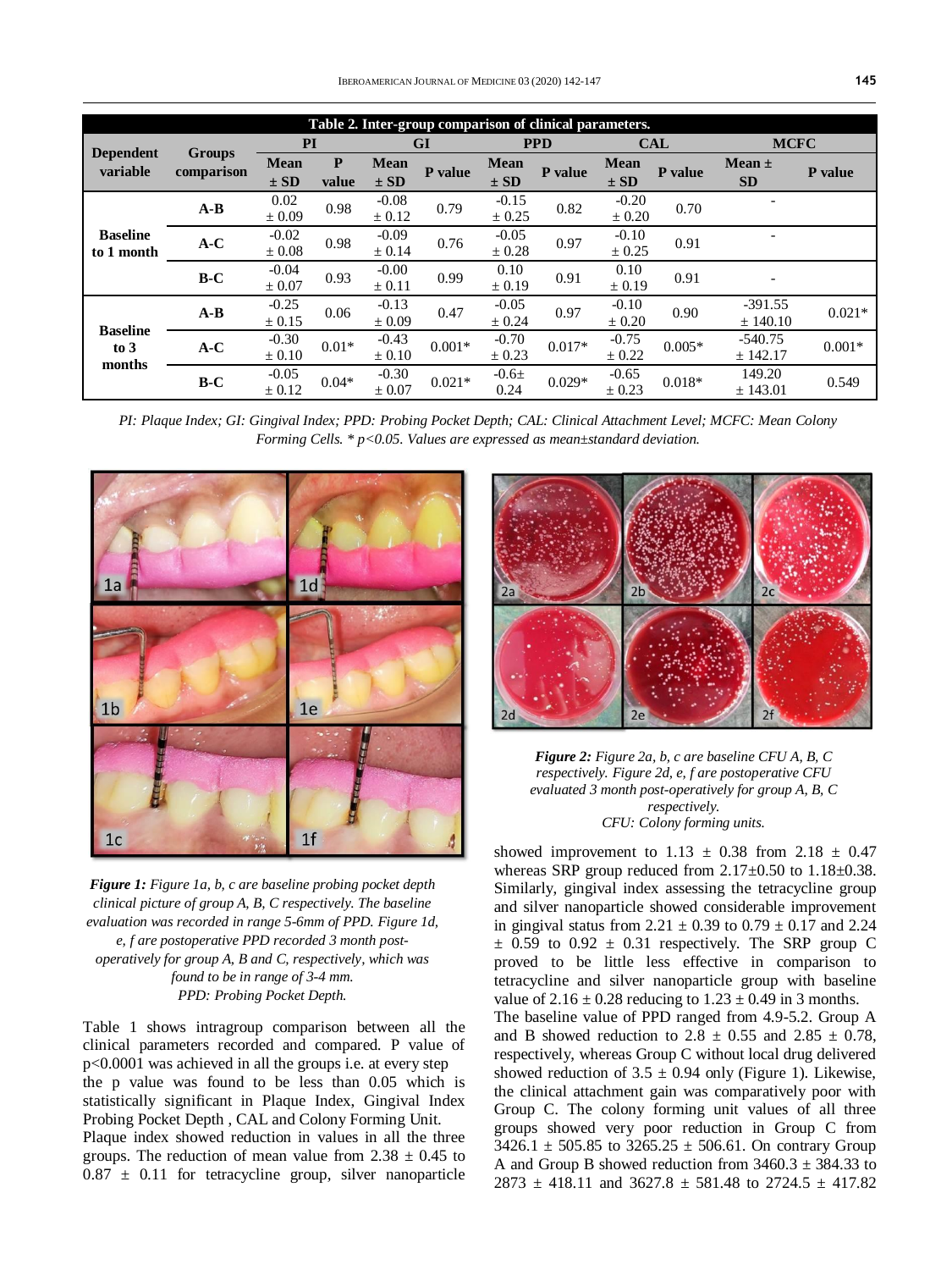respectively (Figure 2).

Intergroup comparison can be appreciated in Table 2 between the clinical parameters. Group A and group B showed no statistical significant difference throughout the study period. When group C was compared with Group A and group B statistical significant difference were obtained from baseline to 3 months. Whereas baseline to one month showed no significant results.

The result values clearly states that only scaling and root planning did not yield much result. When this group was compared with local drug delivery group, statistical significant results were obtained. Group A and group B showed no statistical significant result meaning either of the drugs (tetracycline or silver nano-particles) can be used as local drug delivery agent.

### **4. DISCUSSION**

The present randomized clinical trial was carried out with the objective to assess the effectiveness of silver nanoparticles gel and tetracycline gel as local drug delivery systems. Along with SRP, clinical and microbiological outcomes of non-surgical periodontal therapy in the chronic periodontitis patients were assessed. All the clinical assessments were performed using UNC 15 periodontal probe with the visual read out. Mayfield et al. [16] observed better intra and inter individual reproducibility using a manual probe in comparison to simple TPS and automated force-controlled probes (Florida probe).

In Group A, there was statistically significant reduction in mean PI from baseline to 3 months ( $p<0.05$ ). This can be correlated to Masurkar SA et al. [17] who concluded that, silver nanoparticles can enhance quorum quenching activity against Staphylococcus aureus and prevent biofilm formation. The mean gingival index showed statistically significant ( $p<0.05$ ) reduction in Group A from baseline to 3 months. This can be correlated to Prasetyo BC et al. [18] who concluded that Coe-Pak dressings with the addition of silver nanoparticles tended to give better results in tissue healing due to anti-inflammatory and antimicrobial properties of silver nanoparticles. Similar, antiinflammatory and antimicrobial effects of silver nanoparticles were demonstrated by Habiboallah G et al. [19].

In Group A the mean PPD significantly reduced from 5.20  $\pm$  0.86 to 2.80  $\pm$  0.55 baseline to 3 months (p<0.05). This can be correlated with antibacterial effect of silver nanoparticles by elimination or reduction of pathologic microbial flora. This was in accordance to Tian X et al. [20] who suggested that silver nanoparticles being smaller in size can penetrate into the deeper layers of biofilm and ultimately leads to the destruction of microbial cells. In Group B also, mean PPD was reduced significantly from  $5.20 \pm 0.99$  to  $2.85 \pm 0.78$  from baseline to 3 months, which was statistically significant ( $p<0.05$ ). This was in accordance with previous study done by Jeongin S N et al. [21] who found significant reduction in probing pocket depth when tetracycline was used as an adjunct to SRP.

To assess the CAL, the pair-wise comparison between various follow-up levels within Group A was performed. It was observed that, there was improvement in clinical attachment level from baseline to 3 months, which was statistically significant ( $p<0.05$ ). This can be attributed to bactericidal, anti-inflammatory and antimicrobial properties of silver nanoparticles. Sadeghi et al. [22] concluded that silver nanoparticles shows, bactericidal effect against *S. mutans*. Similar, properties were demonstrated by Monteiro et al. [23]. These results for CAL were in contrast to the study done by Bonito AJ et al. [24] who in a systematic review stated that though use of adjunctive drugs can provide statistically significant improvement but its clinical validity is questionable.

Microbiological parameter evaluated was Colony Forming Units (CFU) by anaerobic culturing. Anaerobic chamber with 'Gas Pack' was used in the present study as it provides strict anaerobiosis and it is convenient, easily available and economical. In Group A, CFU showed statistically significant reduction from baseline to 3 months  $(p<0.05)$ . This might be attributed due to the antimicrobial activity of silver nanoparticles. Similar, antimicrobial activity of silver nanoparticles was observed by Kale S et al. [12] against *Porphyromonas gingivalis* and *Aggregatibacter actinomycetemcomitans*. Shao J et al. [25] also demonstrated antibacterial properties of silver nanoparticles in chitosan based membranes against *Porphyromonas gingivalis* and *Fusobacterium nucleatum*.

The significant reduction in group B is in accordance with previous in-vitro study done by Susanto C et al [26] who concluded that, the chitosan based Tetracycline gel is effective against *A. actinomycetemcomitans*, *P. gingivalis* and *F. nucleatum*. Similarly, Bosco JM et al [27] demonstrated antimicrobial activity of locally applied tetracycline solution. In Group C, also CFU was reduced significantly from baseline to 3 months ( $p<0.05$ ). This can be due to reduction of bacterial load due to mechanical debridement.

In this era where the nanotechnology is gaining interest, silver nanoparticles can be used for non-surgical intervention to treat chronic periodontitis. This can be beneficial owing to the disadvantages of chemotherapeutic agents and increasing bacterial resistance. As compared to other therapeutic modalities employed against infection, silver nanoparticles gel is non-toxic at given concentration, has no side effects and does not require complicated application method or any complex armamentarium. It is well tolerated and well accepted by the patients. Silver nanoparticles gel with scaling and root planing gives promising results and it can definitely aid in periodontal diseases.